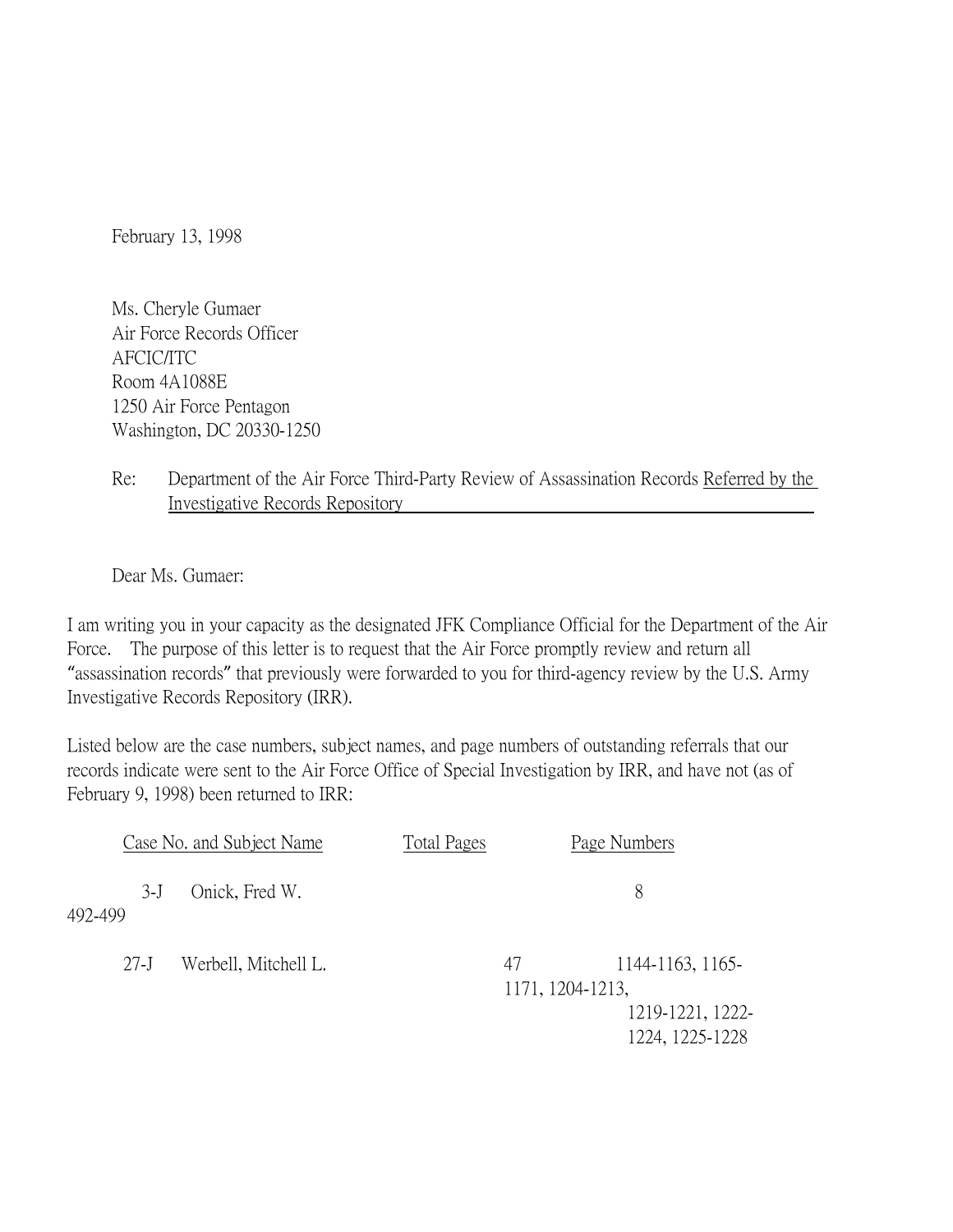| Case No. and Subject Name | Total Pages | Page Numbers |         |
|---------------------------|-------------|--------------|---------|
| 23-J Nagell, Richard C.   |             |              | 481-486 |

I am enclosing IRR's revised listing of outstanding pages, as of 2 February 1998, that were referred from IRR to the Air Force Office of Special Investigation.

We are requesting that by February 27, 1998, you: (a) complete your declassification review of the referrals listed above; (b) return the records to IRR with any suggested redactions ("postponements" under the JFK Act) highlighted or bracketed; (c) provide reason codes for any postponements identified in accordance with Section 6 of the JFK Act; and (d) submit your evidence in support of desired postponements as attachments to each document package returned to IRR. The Chief of IRR is aware that the Review Board is contacting agencies to which IRR had referred records and supports our efforts to expedite the completion of declassification review, so that all IRR records can be placed before the Review Board.

For any document referral packages not returned to IRR by February 27, the Review Board will infer that the agencies concerned do not object to "release in full" of those documents, and will act accordingly.

A one-time extension from the deadline of October 17 has already been granted and another extension cannot be considered at this late time. This one-time extension provided AFOSI with a reasonable amount of time to complete this review.

The ARRB point-of-contact for all matters related to these referrals is Mr. Jim Goslee, at (202) 724-0088.

Sincerely,

T. Jeremy Gunn General Counsel